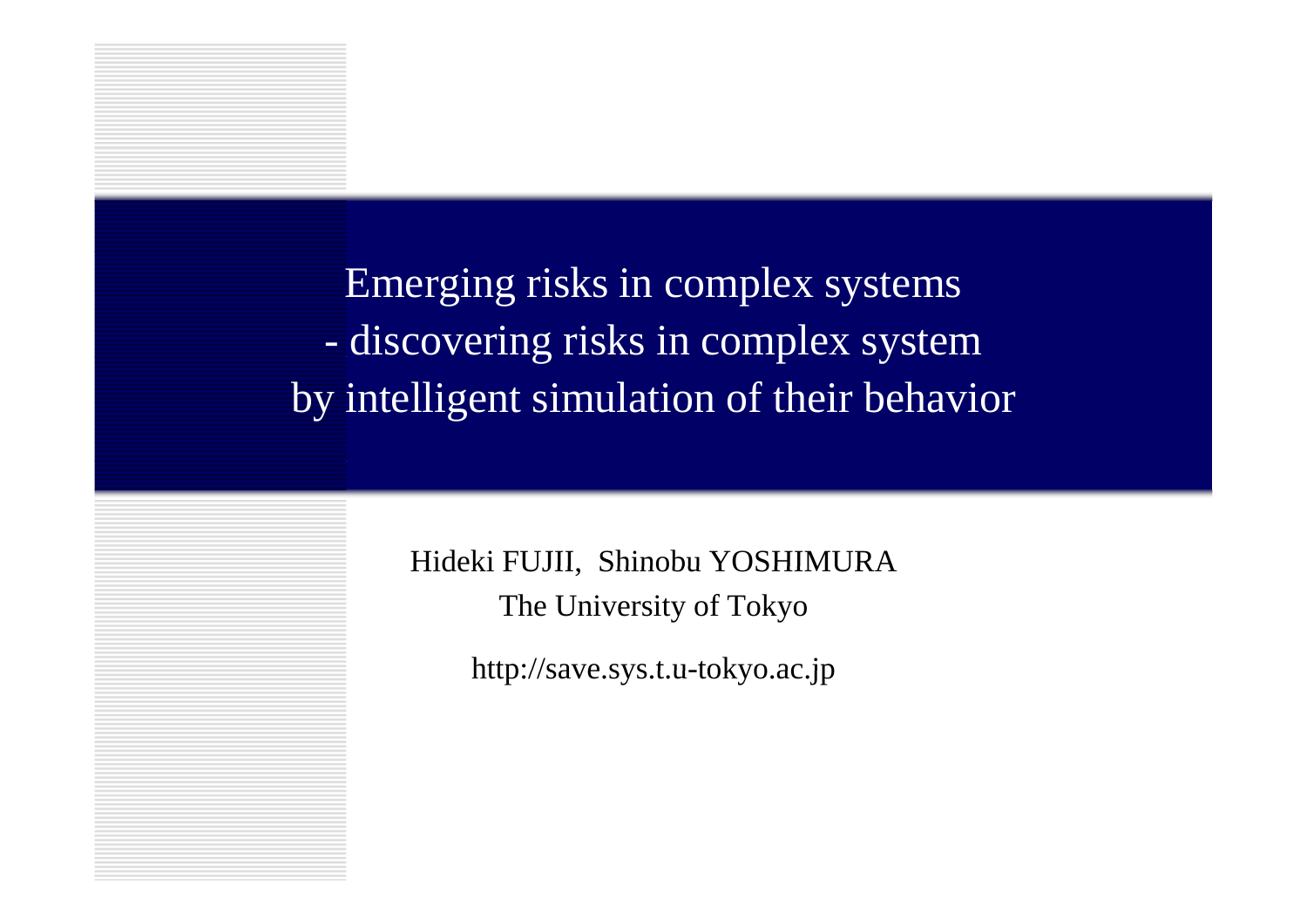## **To Simulate a Human Society**

- We must consider two kinds of non-linearity  $\Diamond$ 
	- Human being with intelligence
	- Social phenomena as a result of interaction among of individual behaviors

Both of them play key roles in risks in social systems, but conventional simulations deal with one of them.

- Requirements for social system simulations  $\Longleftrightarrow$ 
	- Precise modeling of each human being with intelligence
	- Mechanisms to express the complexity of social phenomena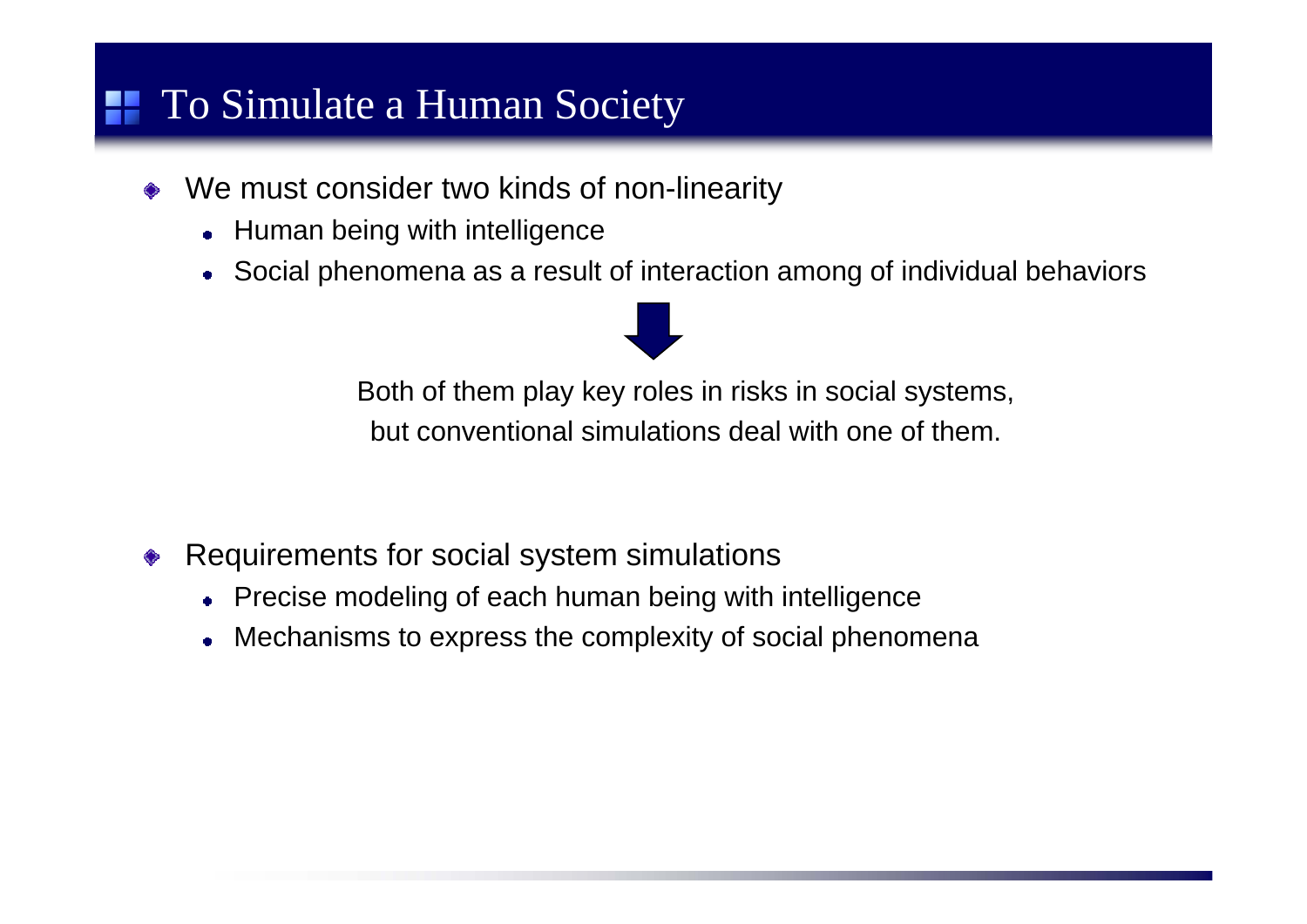## Our Approach to Advanced Traffic Simulation

- ◆ Traffic system
	- A key portion of infrastructure to support mobility and transportation of human beings and goods.
	- Including various kinds of risks (e.g. traffic accident)  $\bullet$
- Features for quantitative evaluation of risks  $\Diamond$ 
	- Traffic system as a complex system
		- Using multi-agent system
	- **Precise driver model** 
		- Recognition error model



MATESMulti-Agent Based Traffic and Environment Simulator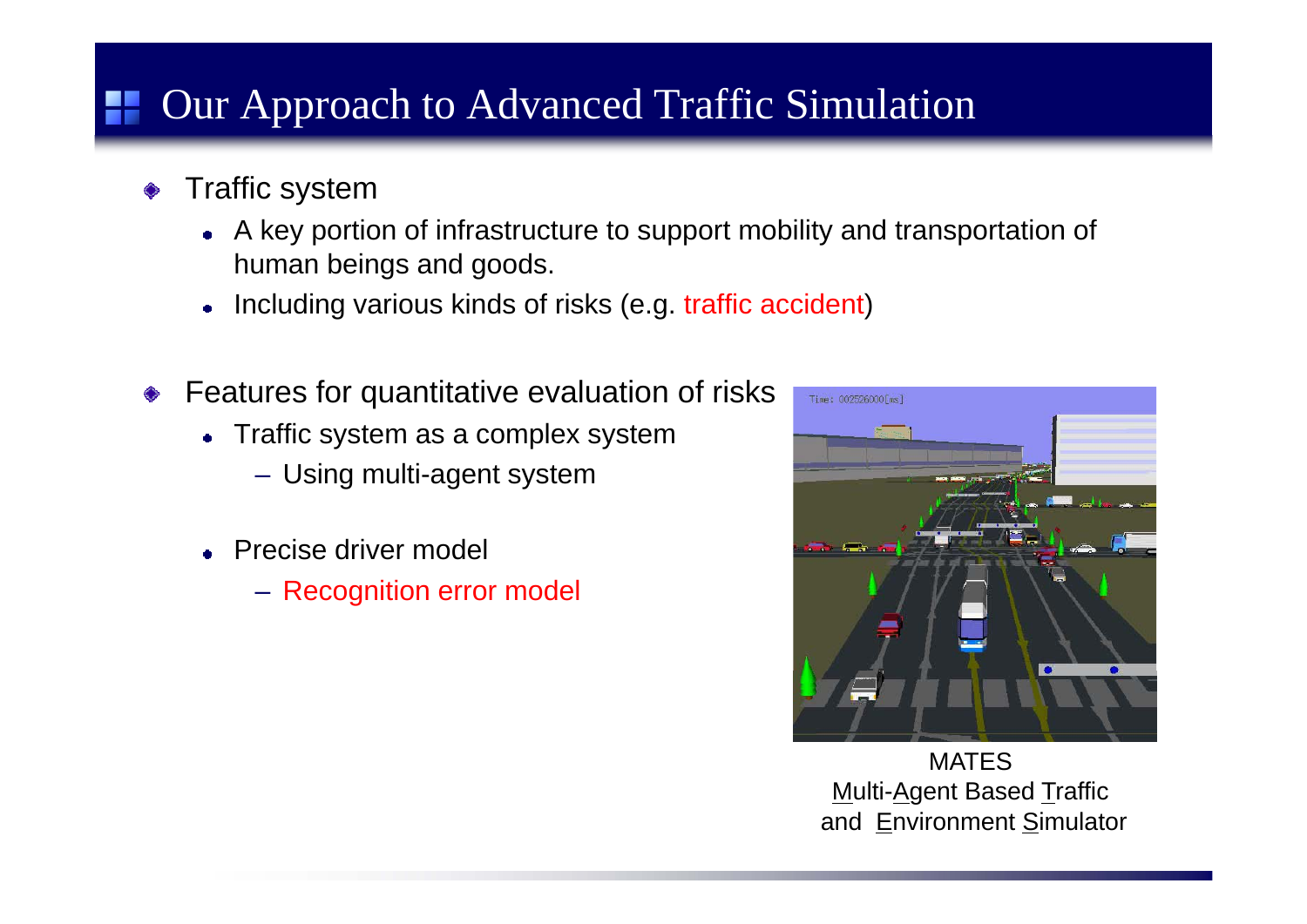## Modeling of Traffic Flow (1)

- Concept of traffic phenomena in MATES  $\Diamond$ 
	- Each component (e.g. a car) follows relatively simple traffic rules.
	- Through the interaction of many components, macroscopic traffic phenomena present very complex behaviors.

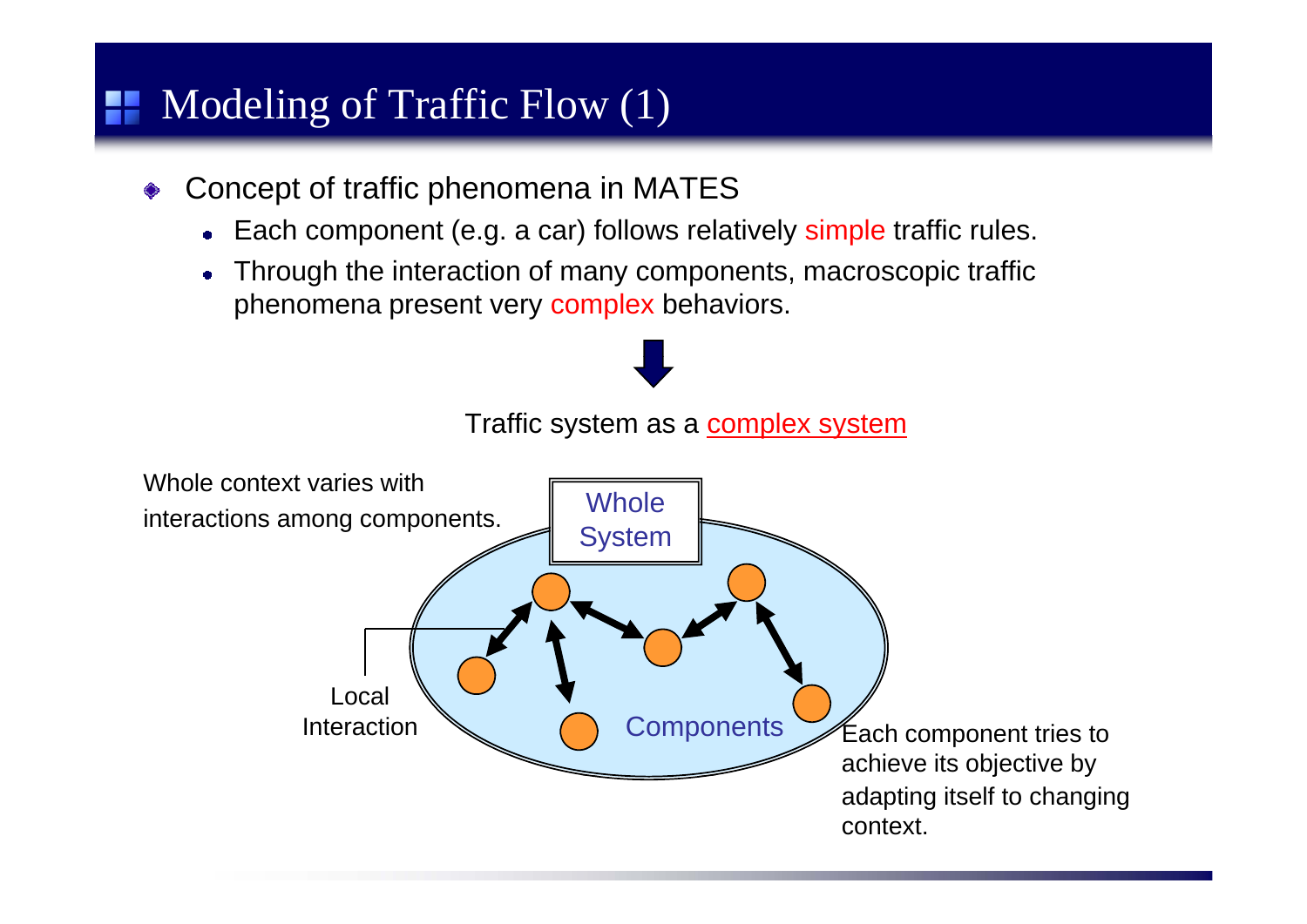## Modeling of Traffic Flow (2)

- Multi-agent system  $\Diamond$ 
	- One of successful methods to model complex systems.
	- An agent gets information from the environment, makes a decision by itself, and acts according to the decision.
	- For an agent, other agents are parts of the environment, so agents interact with each other through the environment.
	- Complex traffic phenomena emerge as a result of the sum of interactions.  $\bullet$

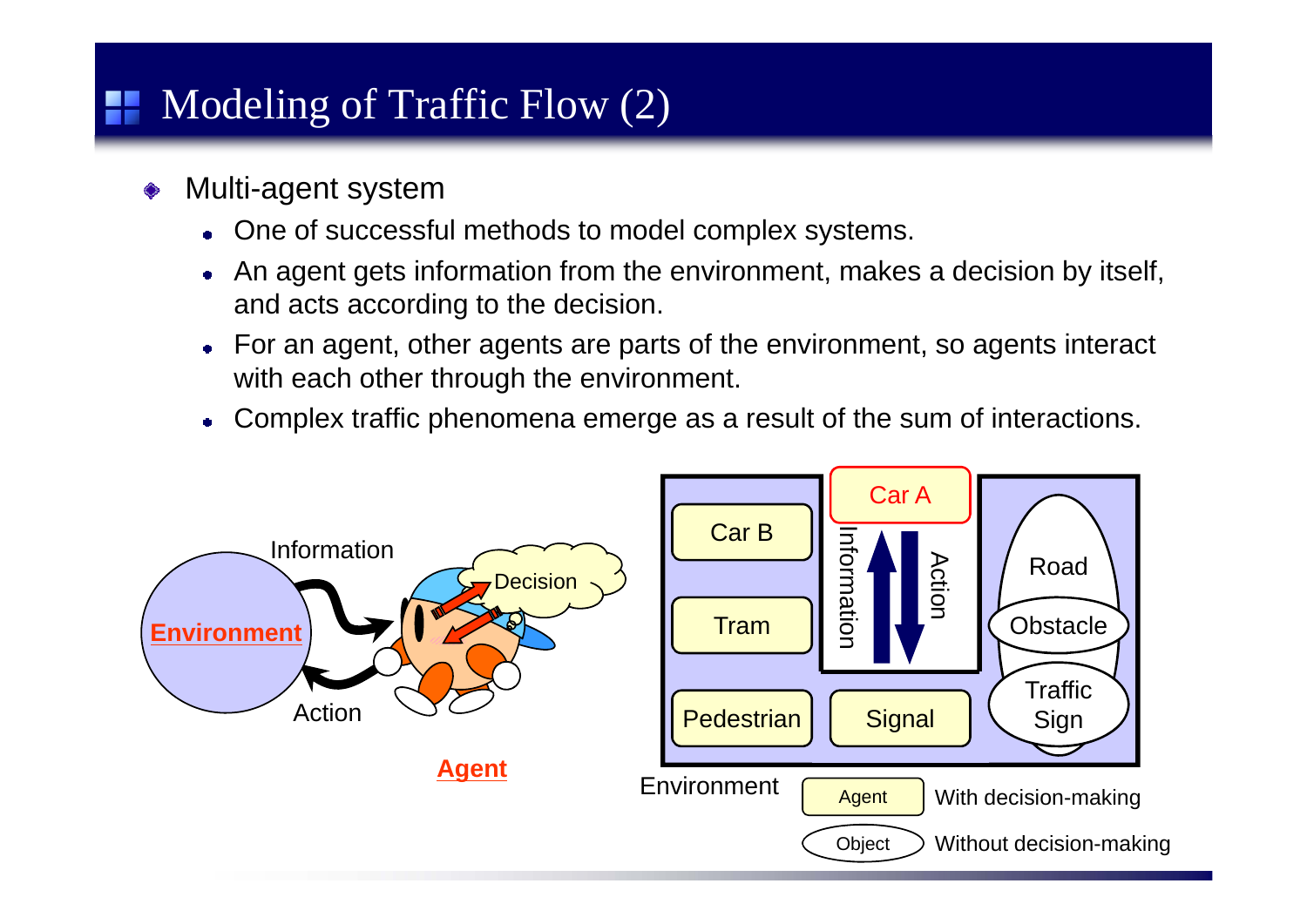# Recognition Error Model (1)

- Traffic accident simulation
	- A traffic accident occurs when a car driver overlooks something to watch (other cars, pedestrians, traffic signals, obstacles, etc.) .
	- In most simulators using a multi-agent model, an agent can recognize  $\bullet$ everything around it instantly and correctly.
	- To evaluate the incidence of traffic accidents quantitatively, we must  $\bullet$ construct drivers' recognition error (overlooking) model.





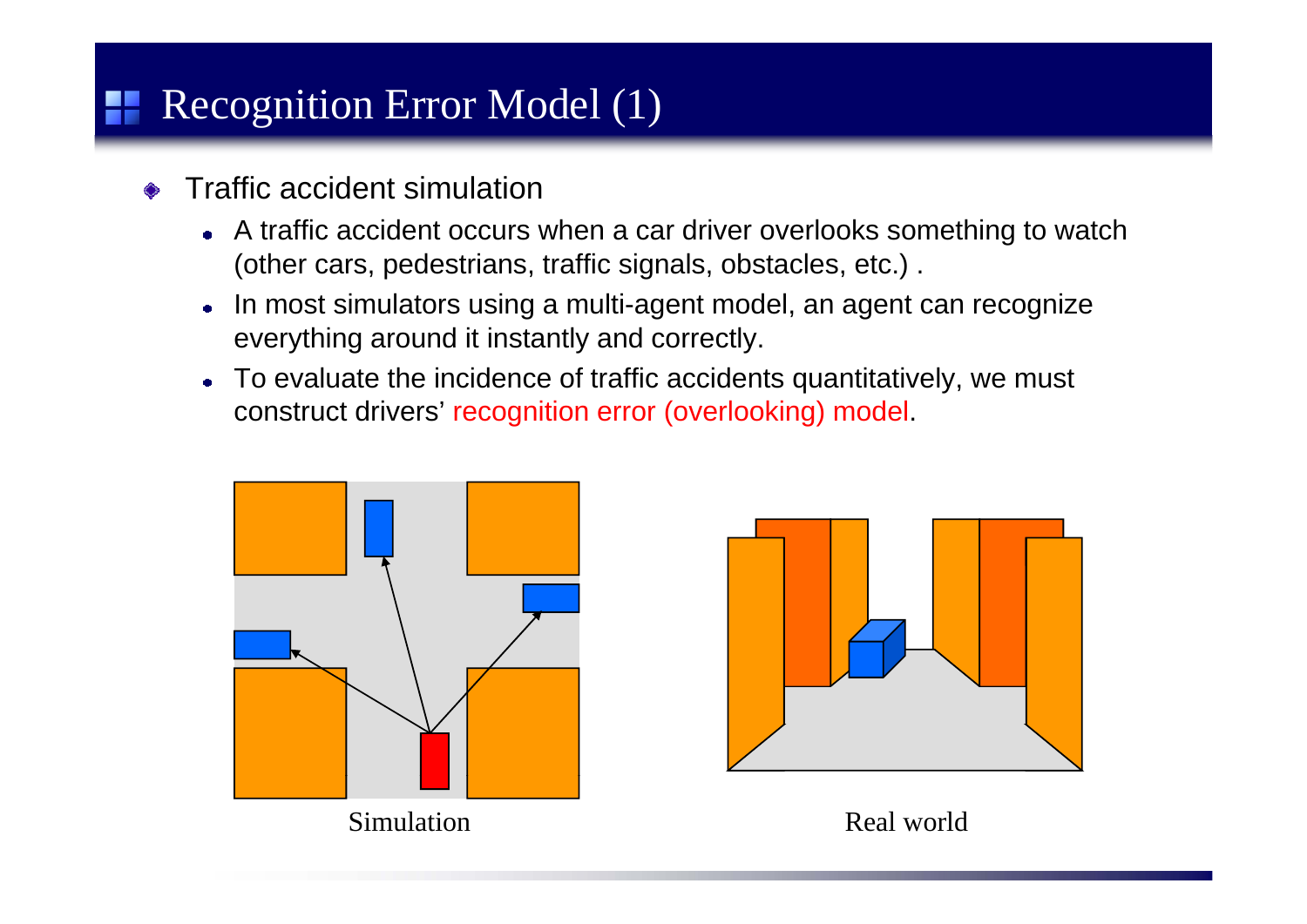# Recognition Error Model (2)

- Central and peripheral visual field
	- A driver agent has central visual field and peripheral visual field.
	- The size of peripheral visual field is set to be 130 degree long and 200 degree wide.
	- A driver moves its central visual field to the object that occupies the largest area in its peripheral visual field.
	- A driver can reco only in its central visual field.
	- According to the result of this recognition process, a driver decides its behavior.

(acceleration/deceleration etc.).

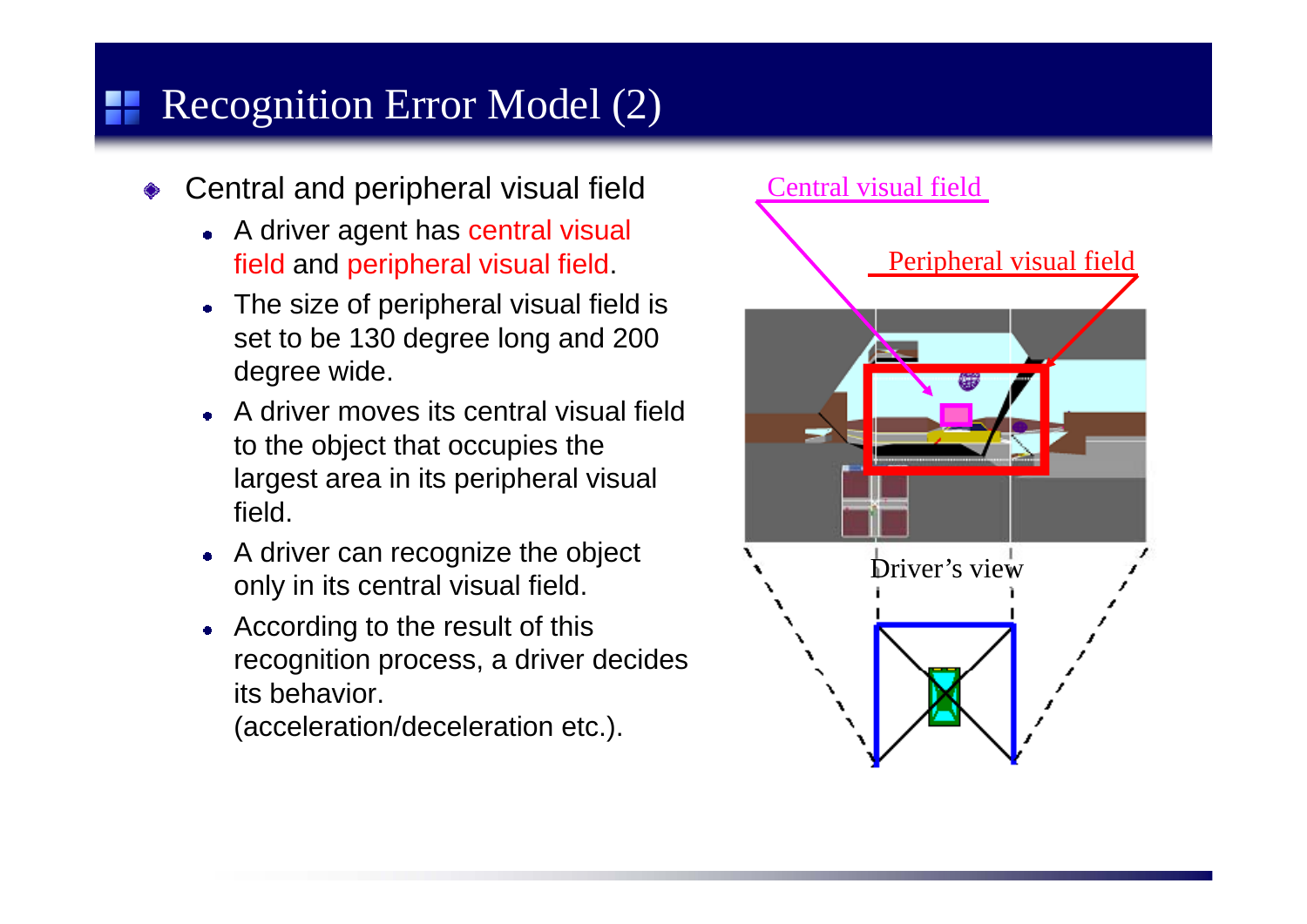Driver's View

- This driver will turn right at the next intersection.



- \* In Japan, people drive on the left.
	- $\Box$  Yellow car: Already recognized Green car: Not recognized yet  $\mathcal{L}_{\mathcal{A}}$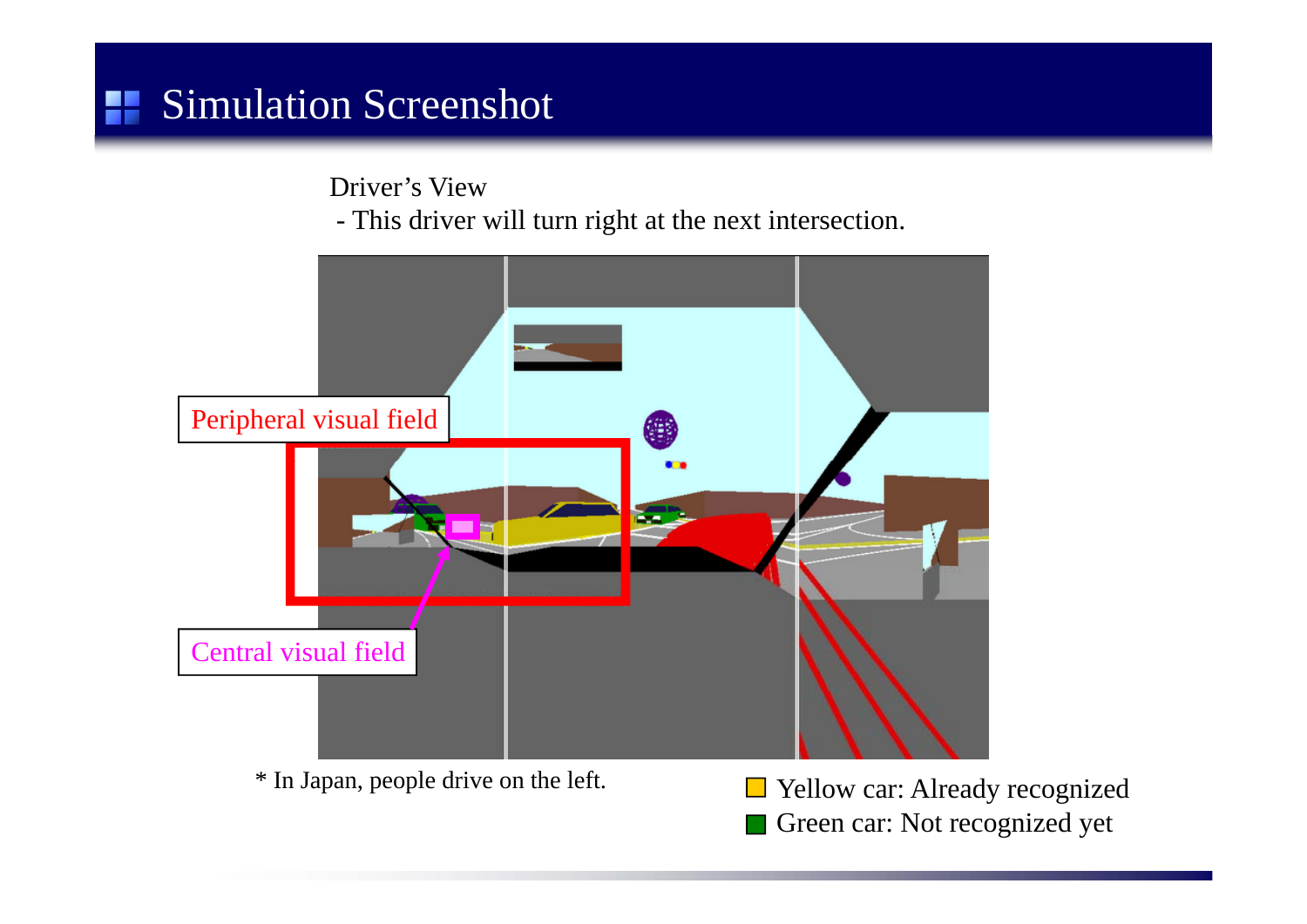Driver's View

- The driver just recognizes the next car.



Yellow car: Already recognize d Green car: Not recognized yet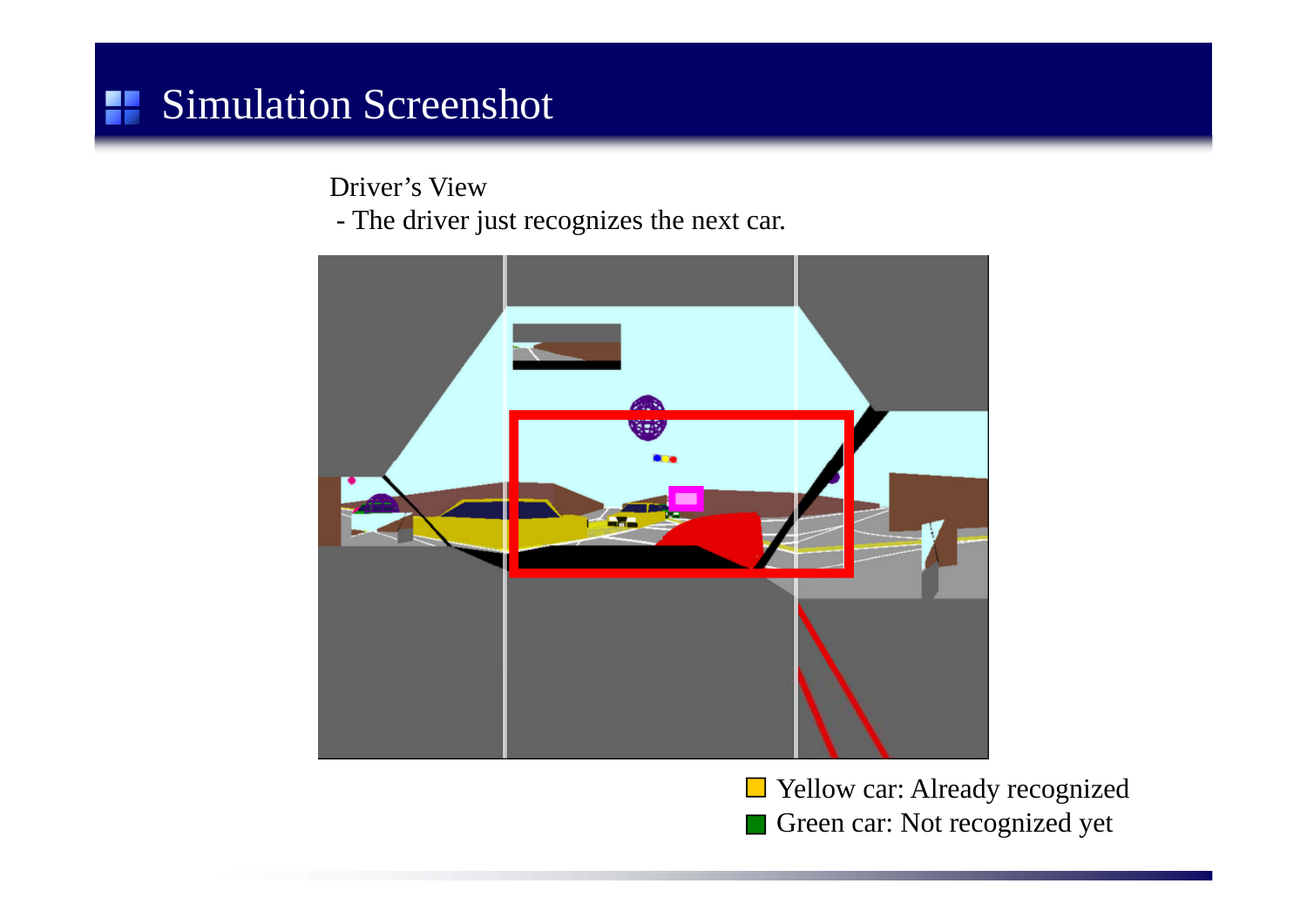Driver's View



Yellow car: Already recognize d Green car: Not recognized yet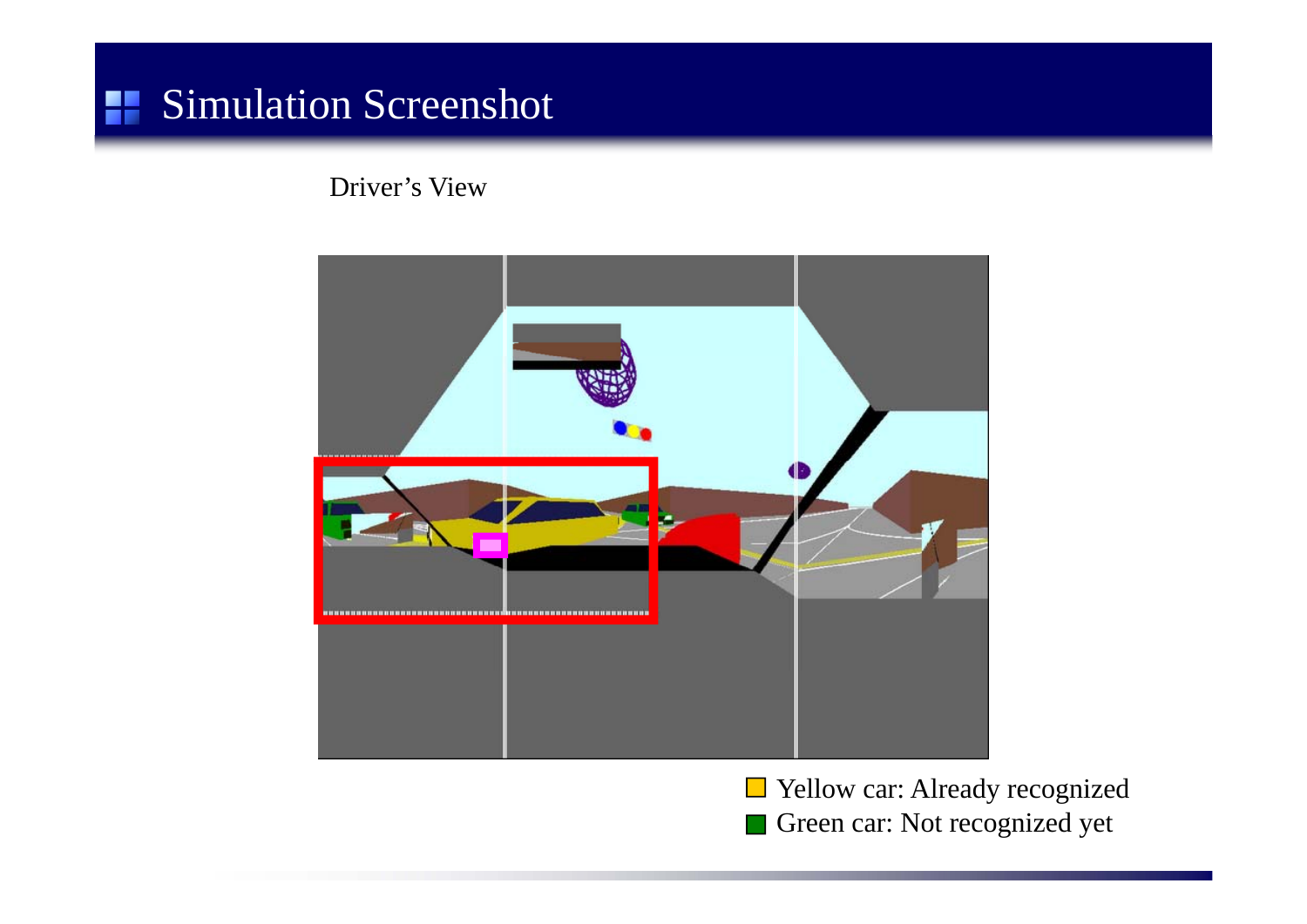Driver's View

- The driver keeps looking at a passed car, and overlooks the next car.



 $\mathcal{L}(\mathcal{A})$ Yellow car: Already recognize d Green car: Not recognized yet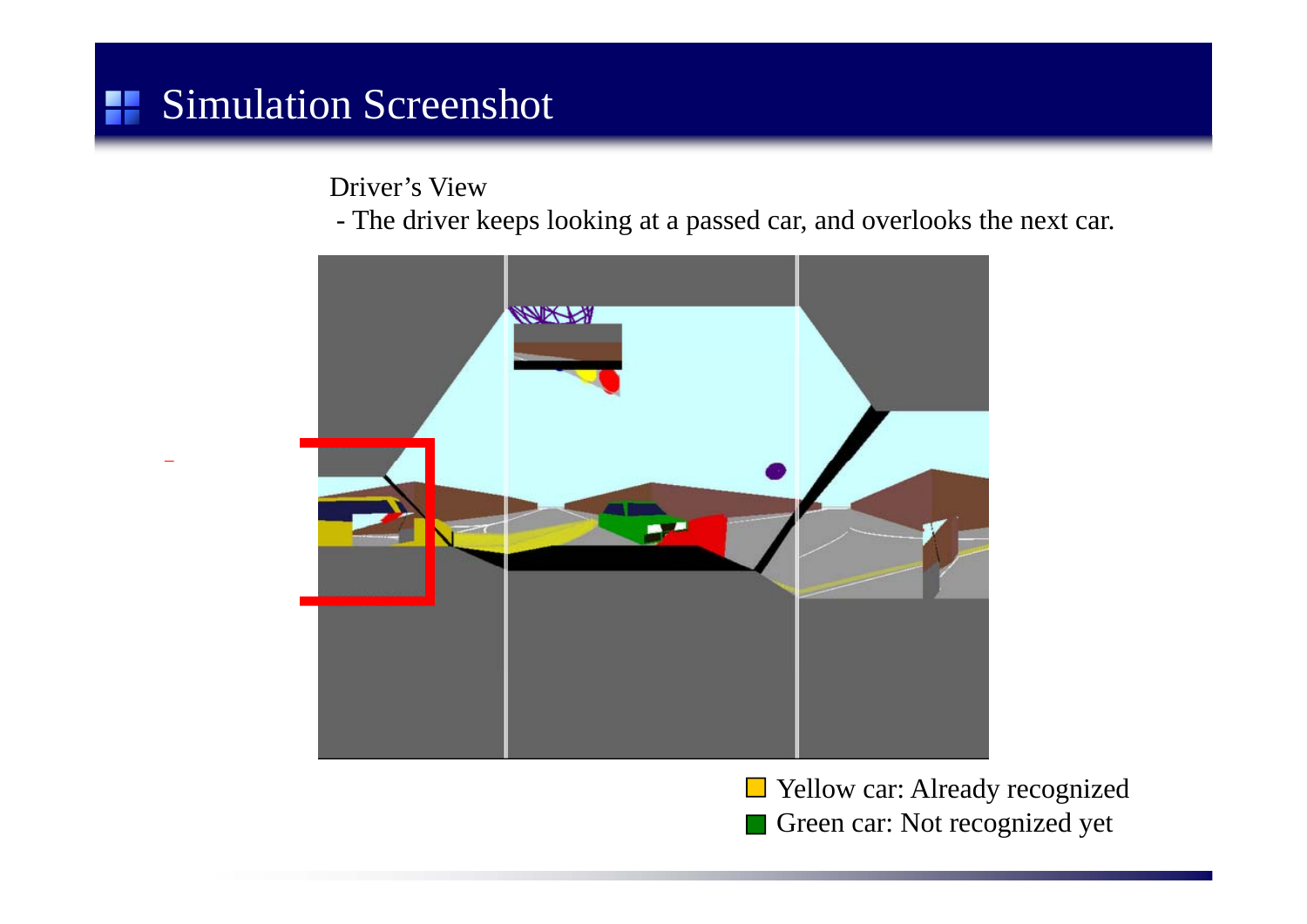Driver's View

- Unfortunately, they crashed.



Yellow car: Already recognize d Green car: Not recognized yet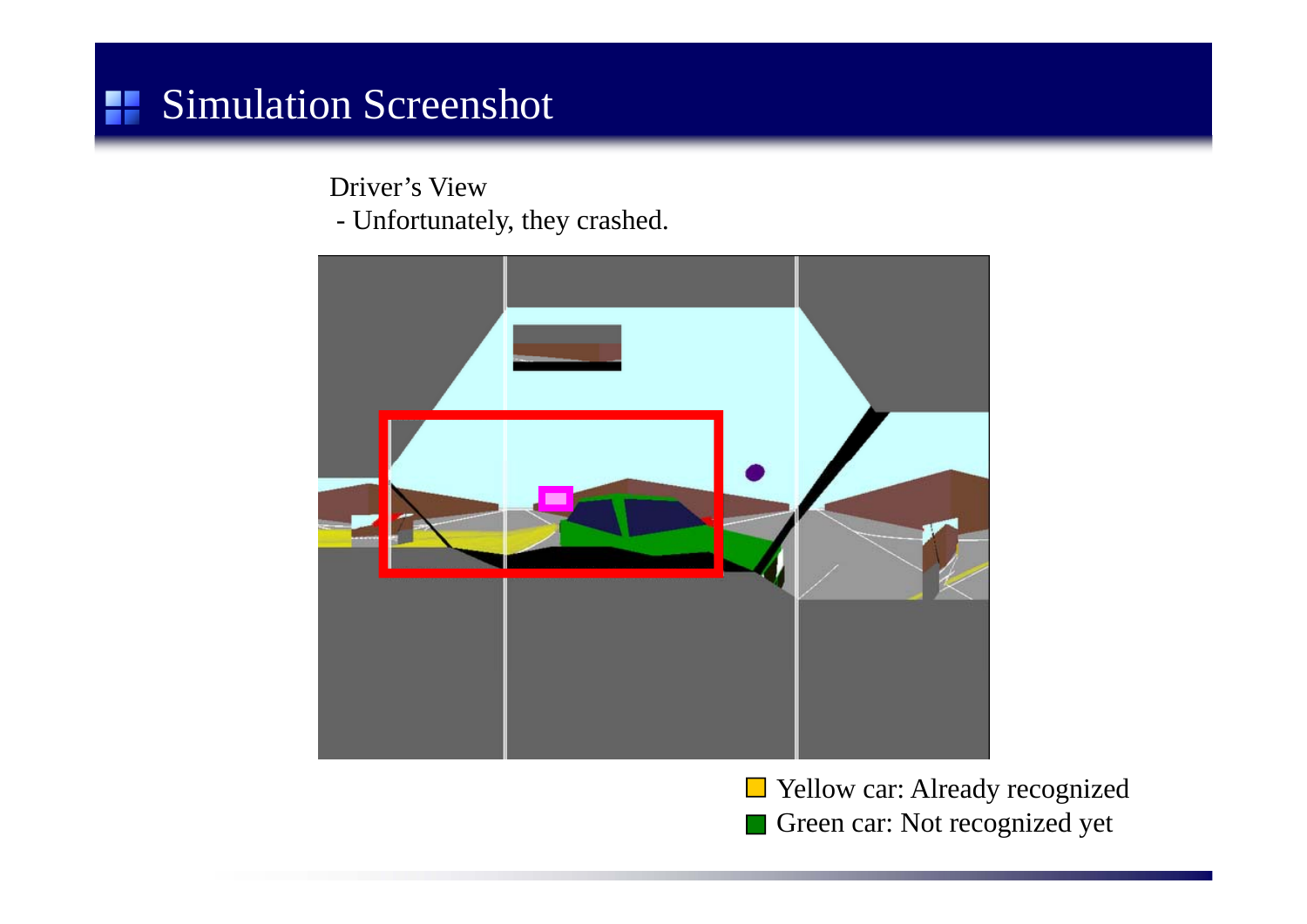# **Applications (1)**

- Risks for elderly driver
	- In Japan, due to a highly aging society (the aging rate is 22% today), the increase of traffic accidents caused by elderly drivers is becoming one of social issues.

Their Visual field is narrower than young drivers

- Overlooking more objects
- The incidence of traffic accidents increases

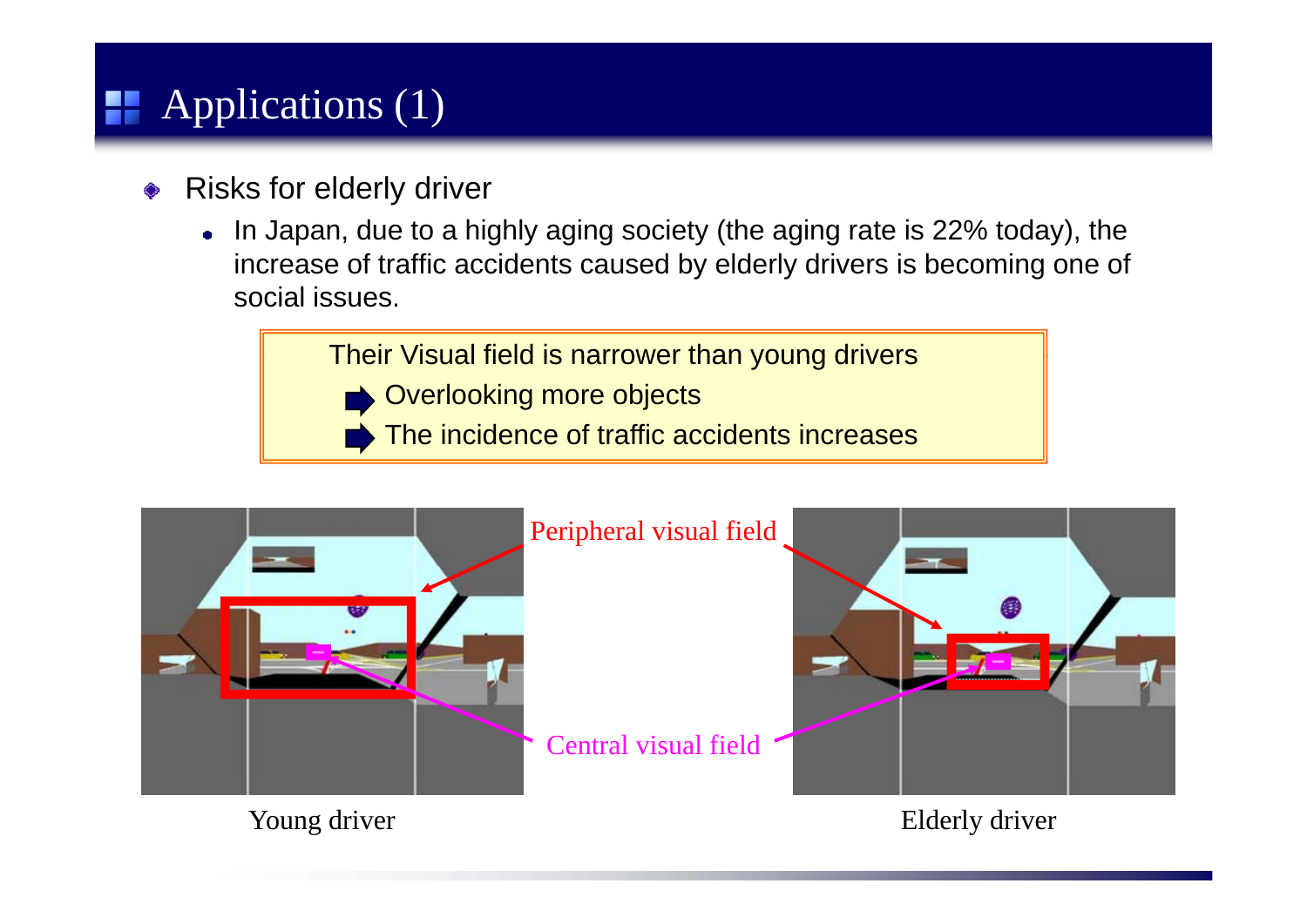# **Applications (2)**

…

- Benefit and risks of ITS (Intelligent  $\Diamond$ Transportation Systems) technology
	- Vehicles communicate with roadside unit to reduce traffic accidents.
	- A driver can recognize other cars or pedestrians in blind corners through the ITS device in the dashboard panel.
	- When a driver looks the device carefully,





Driver's view with ITS device (Sample image)